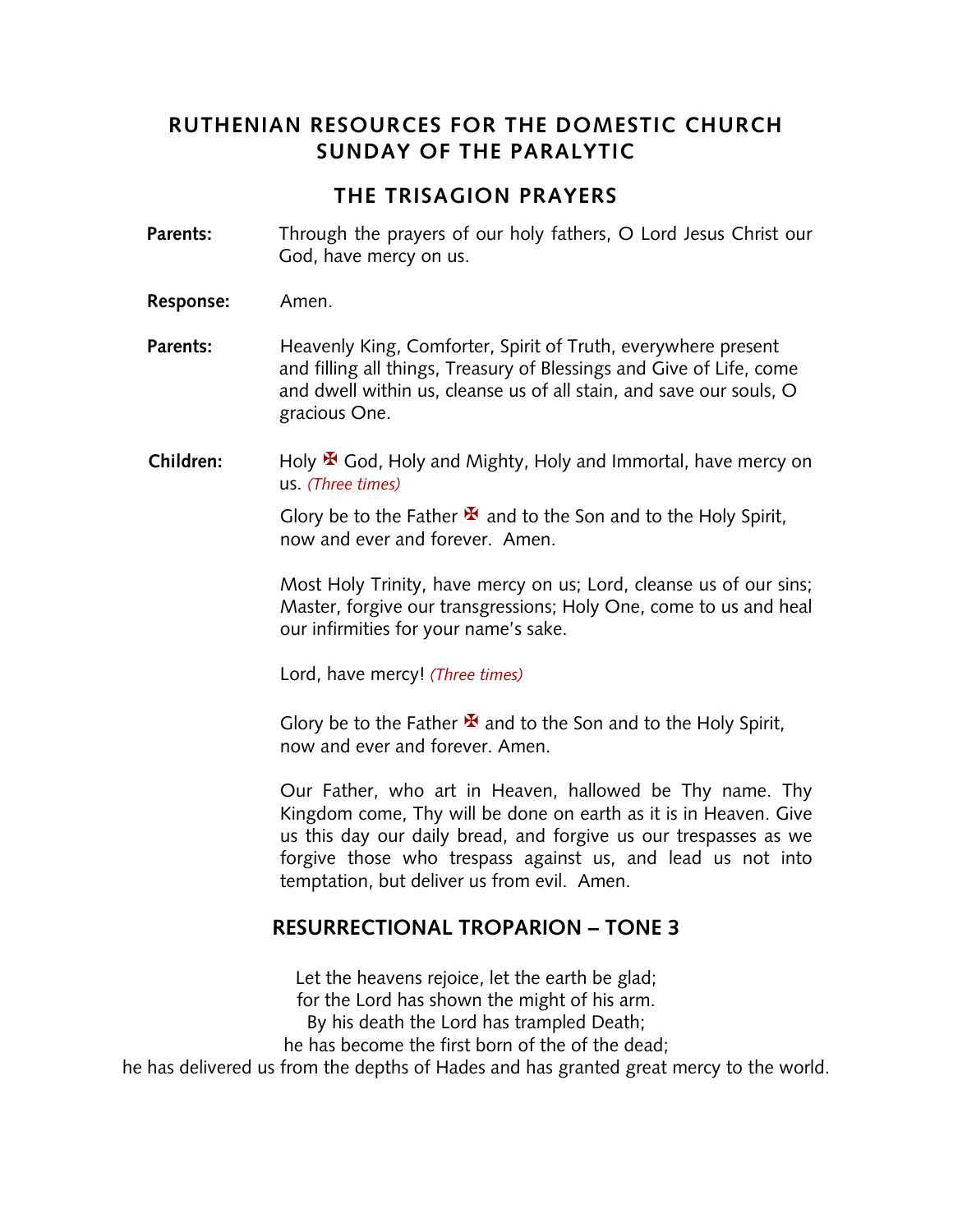## **EPISTLE: ACTS 9:32 - 42**

In those days it came to pass that Peter, while visiting all of them, came to the saints living at Lydda. And he found there a certain man named Aeneas who had been lying in bed for eight years, since he was a paralytic. And Peter said to him, "Aeneas, Jesus Christ is healing you: get up and make your bed." And he got up immediately. And all the inhabitants of Lydda and the plain of Sharon saw him, and they were converted to the Lord.

Now in Joppa there was a certain woman disciple named Tabitha, which translated means Dorcas, and she devoted herself to good works and almsgiving. But it happened at that time that she fell ill and died: and they washed her and laid her in an upper room. And since Lydda is close to Joppa, the disciples, hearing Peter was there, sent two men to him with the request, "Come to us without delay."

And Peter got up and went with them, and on his arrival, they led him to the upper room, and all the widows stood around him weeping, showing him the gowns and cloaks Dorcas used to make for them. But Peter, putting them all out, knelt down and prayed, and turning to the body, he said, "Tabitha, get up!" And she opened her eyes, saw Peter, and sat up. Then Peter gave her his hand and raised her up, and calling the saints and the widows, he gave her back to them alive. And it became known all over Joppa, and many believed in the Lord.

## **GOSPEL: JOHN 5:1 - 15**

At that time Jesus went up to Jerusalem. Now there is at Jerusalem, by the pool of the sheep, a pool called in Hebrew Bethesda, having five porticoes. In these were lying a great multitude of the sick, blind, lame, and those with shriveled limbs, waiting for the moving of the water. For an angel of the Lord used to come down at certain times into the pool and the water was stirred. And the first to go down into the pool after the stirring of the water was cured of whatever infirmity he had.

Now a certain man was there who had been thirty-eight years under his infirmity. When Jesus "saw him lying there, and knew that he had been in this state a long time, he asked him, "Do you want to get well?" The sick man answered him, "Sir, I have no one to put me into the pool when the water is stirred; for while I am coming another steps down before me."

Jesus said to him, "Rise, take up your pallet and walk." And at once the man was cured. And he took up his pallet and began to walk. Now that day was a Sabbath. The Jews therefore said to him who had been healed, "It is the Sabbath; you are not allowed to take up the pallet."

He answered them, "He who made me well said to me, 'Take up your pallet and walk'"